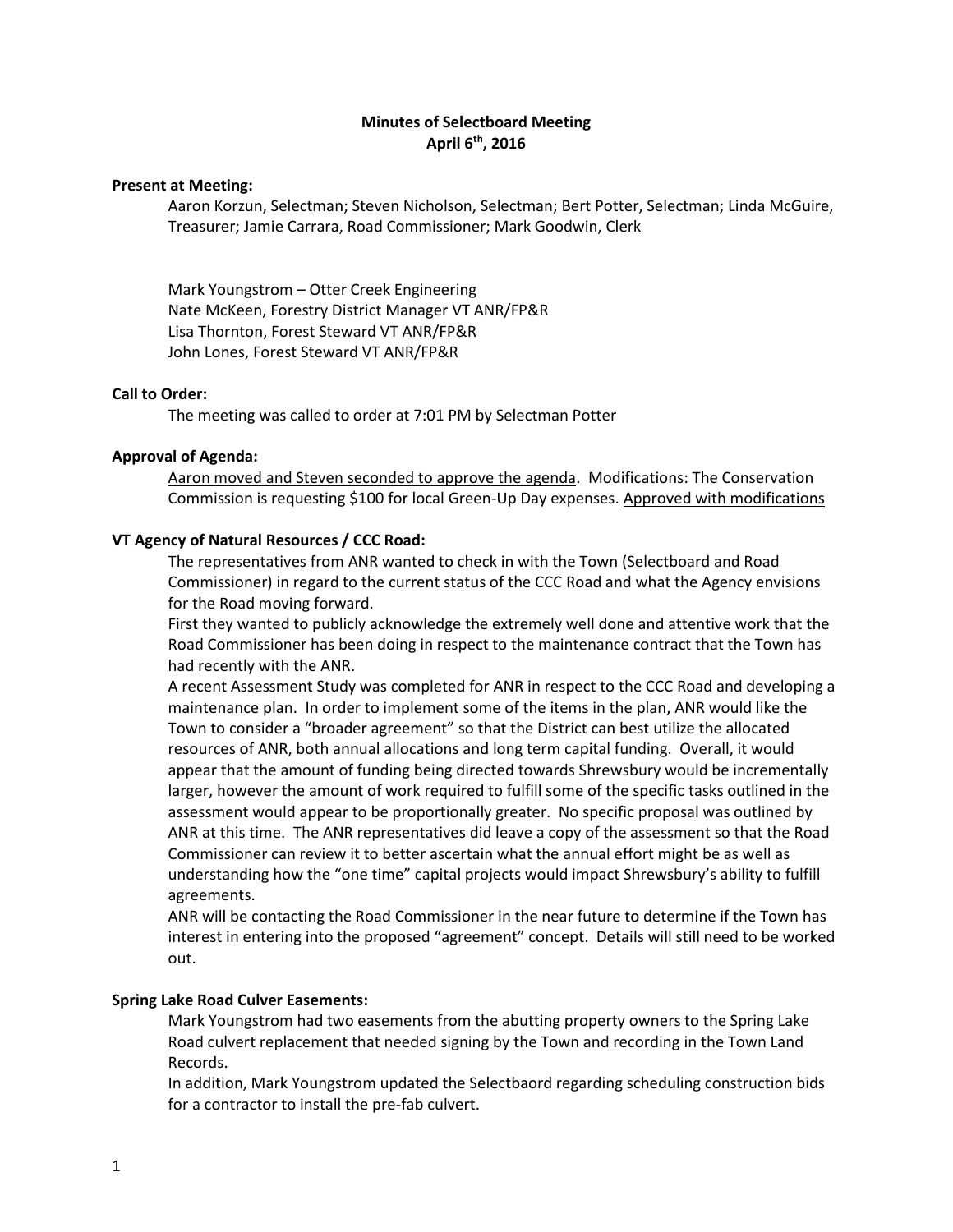Bert moved and Steven seconded to solicit bids through Otter Creek Engineering once the necessary permits are received; Stream Alteration Permit and General Construction Permit. No discussion. Approved.

### **Cold River Road Study:**

Mark Youngstrom indicated that a report of the data from the boring recently taken will be available in about a week. Mark indicated that Alan Shelvey has been working with VTrans representatives on the submission of mitigation grant. Progress is moving forward, options for mitigation will be addressed once the study is reviewed and possible recommendations made.

### **Road Commissioner's Report:**

Jamie gave the Selectboard for their approval the 2017 VTrans Financial Plan that was developed in conjunction with Brian Sanderson, VTrans District 3 Administrator. Bert moved and Steven seconded the *2017 Financial Plan - Town Highways*. Approved

Jamie had a copy of the 2017 VTrans Paving Grant Application for the information of the Selectboard. The grants have not yet been awarded. If Shrewsbury receives a grant, then Jamie will have the Selectboard sign the necessary documents in order to receive the funds.

Jamie gave copies of a VLCT PACIF Action Plan for remediation of identified hazards at the Town Garage and Transfer Station. A number of major and minor issues were enumerated. Ranging from an eye wash station to expired items in the first aid kit. Some of the items that were identified can be addressed via a "Grant" from VLCT. Steven will work with Jamie to fill in the Grant application so that the burden of cost for remediation won't be solely shouldered by the Town.

Jamie gave the Selectboard two (2) quotes for chloride tanks. Laws and FW Webb had the specified items.

Steven moved and Aaron seconded to utilize the *Road Equipment Reserve Fund* to purchase two bulk tanks for use of liquid chloride, not to exceed \$3,500. Approved.

#### **New Business:**

Steven moved and Bert seconded to approve up \$100 reimbursement for Green-Up Day for utilization by the Conservation Commission. Approved

It would appear that there is no record of the 2016 Green-Up Coordinator having been appointed. The Clerk will research and remedy if needed at the next Selectbaord meeting.

#### **Excess Weight Permits:**

Bert moved and Aaron seconded to approve the following Excess Weight permits: *Phoenix Feeds, Feed Commodities, Lawrence Wright Construction, Champlain Construction, Wisell's Earthmoving, NE Quality Service, Fabian Earth Moving, Markowski Excavating, Casella Construction*. Approved